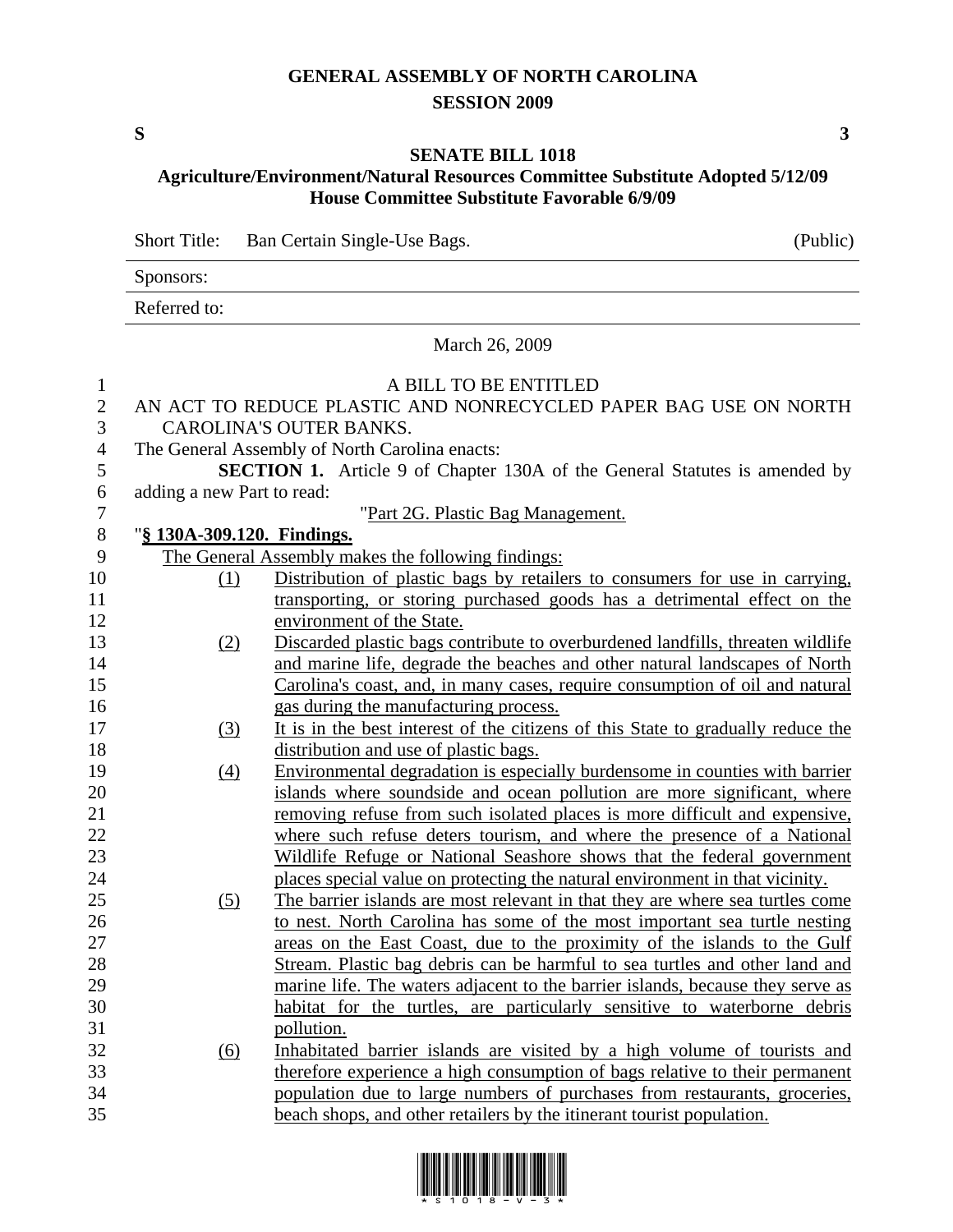|                               | <b>General Assembly Of North Carolina</b>                                                                                                                      | <b>Session 2009</b> |
|-------------------------------|----------------------------------------------------------------------------------------------------------------------------------------------------------------|---------------------|
| (7)                           | Barrier islands are small and narrow, and therefore the comparative impact                                                                                     |                     |
|                               | of plastic bags on the barrier islands is high.                                                                                                                |                     |
| "§ 130A-309.121. Definitions. |                                                                                                                                                                |                     |
|                               | As used in this Part, the following definitions apply:                                                                                                         |                     |
| <u>(1)</u>                    | Plastic bag. $-$ A carryout bag composed primarily of thermoplastic synthetic                                                                                  |                     |
|                               | polymeric material, which is provided by a store to a customer at the point of                                                                                 |                     |
|                               | sale and incidental to the purchase of other goods.                                                                                                            |                     |
| (2)                           | Prepared foods retailer. $-$ A retailer primarily engaged in the business of                                                                                   |                     |
|                               | selling prepared foods, as that term is defined in G.S. 105-164.3, to                                                                                          |                     |
|                               | consumers.                                                                                                                                                     |                     |
| (3)                           | Recycled paper bag. $-$ A paper bag that meets all of the following                                                                                            |                     |
|                               | requirements:                                                                                                                                                  |                     |
|                               | The bag is manufactured from one hundred percent (100%) recycled<br>$\underline{a}$ .                                                                          |                     |
|                               | content, including postconsumer content, postindustrial content, or a                                                                                          |                     |
|                               | mix of postconsumer and postindustrial content.                                                                                                                |                     |
|                               | The bag displays the words "made from recycled material" and<br><u>b.</u>                                                                                      |                     |
|                               | "recyclable."                                                                                                                                                  |                     |
| $\left(4\right)$              | Retail chain. – Five or more stores located within the State that are engaged<br>in the same general field of business and (i) conduct business under the same |                     |
|                               | business name or (ii) operate under common ownership or management or                                                                                          |                     |
|                               | pursuant to a franchise agreement with the same franchisor.                                                                                                    |                     |
| (5)                           | Retailer. – A person who offers goods for sale in this State to consumers and                                                                                  |                     |
|                               | who provides a single-use plastic bag to the consumer to carry or transport                                                                                    |                     |
|                               | the goods and (i) has more than 5,000 square feet of retail or wholesale                                                                                       |                     |
|                               | space or (ii) is one of a retail chain.                                                                                                                        |                     |
| (6)                           | <u>Reusable bag. – A durable plastic bag with handles that is at least 2.25 mils</u>                                                                           |                     |
|                               | thick and is specifically designed and manufactured for multiple reuse or a                                                                                    |                     |
|                               | bag made of cloth or other machine washable fabric with handles.                                                                                               |                     |
|                               | "§ 130A-309.122. Certain plastic bags banned.                                                                                                                  |                     |
|                               | No retailer shall provide customers with plastic bags unless the bag is a reusable bag, or the                                                                 |                     |
|                               | bag is used solely to hold sales to an individual customer of otherwise unpackaged portions of                                                                 |                     |
| the following items:          |                                                                                                                                                                |                     |
| <u>(1)</u>                    | Fresh fish or fresh fish products.                                                                                                                             |                     |
| (2)                           | Fresh meat or fresh meat products.                                                                                                                             |                     |
| (3)                           | Fresh poultry or fresh poultry products.                                                                                                                       |                     |
| (4)                           | Fresh produce.                                                                                                                                                 |                     |
|                               | "§ 130A-309.123. Substitution of paper bags restricted.                                                                                                        |                     |
| (a)                           | A retailer subject to G.S. 130A-309.122 may substitute paper bags for the plastic                                                                              |                     |
|                               | bags banned by that section, but only if all of the following conditions are met:                                                                              |                     |
| <u>(1)</u>                    | The paper bag is a recycled paper bag.                                                                                                                         |                     |
| (2)                           | The retailer offers a refund to any customer who uses the customer's own                                                                                       |                     |
|                               | reusable bags instead of the bags provided by the retailer. The refund shall                                                                                   |                     |
|                               | equal the cost to the retailer of providing a recycled paper bag, multiplied by<br>the number of reusable bags filled with the goods purchased by the          |                     |
|                               |                                                                                                                                                                |                     |
| (b)                           | customer.<br>Nothing in this Part shall prevent a retailer from providing customers with reused                                                                |                     |
|                               | packaging materials originally used for goods received from the retailer's wholesalers or                                                                      |                     |
| suppliers.                    |                                                                                                                                                                |                     |
| (c)                           | Notwithstanding subsection (a) of this section, a prepared foods retailer may                                                                                  |                     |
|                               | package prepared foods in a recycled paper bag, regardless of the availability of a reusable bag,                                                              |                     |
|                               | in order to comply with food sanitation or handling standards or best practices.                                                                               |                     |